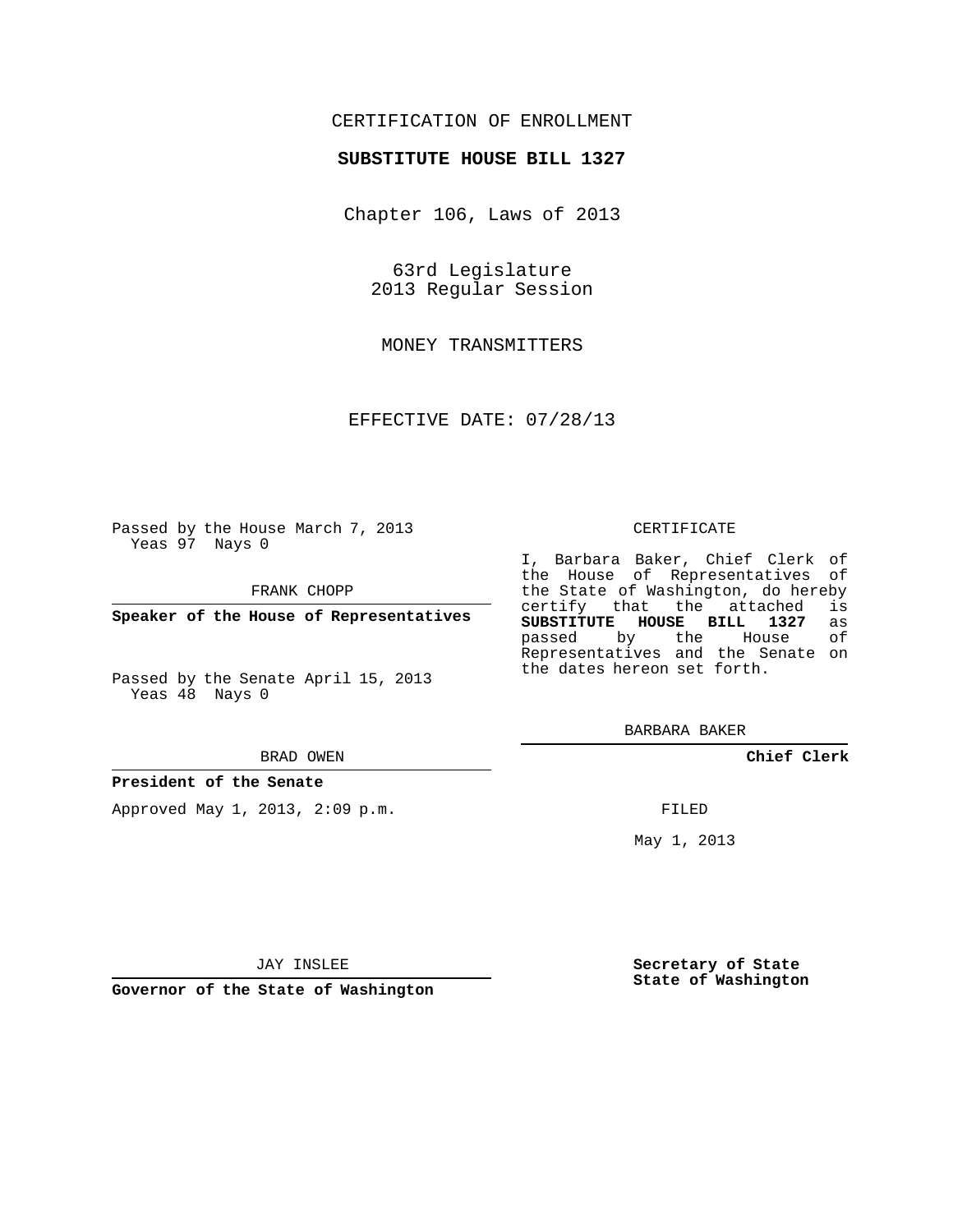# **SUBSTITUTE HOUSE BILL 1327** \_\_\_\_\_\_\_\_\_\_\_\_\_\_\_\_\_\_\_\_\_\_\_\_\_\_\_\_\_\_\_\_\_\_\_\_\_\_\_\_\_\_\_\_\_

\_\_\_\_\_\_\_\_\_\_\_\_\_\_\_\_\_\_\_\_\_\_\_\_\_\_\_\_\_\_\_\_\_\_\_\_\_\_\_\_\_\_\_\_\_

Passed Legislature - 2013 Regular Session

**State of Washington 63rd Legislature 2013 Regular Session**

**By** House Business & Financial Services (originally sponsored by Representatives Kirby, Ryu, and Santos; by request of Department of Financial Institutions)

READ FIRST TIME 02/18/13.

 AN ACT Relating to licensing and enforcement provisions applicable to money transmitters; amending RCW 19.230.020, 19.230.040, 19.230.110, 19.230.120, 19.230.150, 19.230.200, and 19.230.310; and reenacting and amending RCW 19.230.010.

BE IT ENACTED BY THE LEGISLATURE OF THE STATE OF WASHINGTON:

 **Sec. 1.** RCW 19.230.010 and 2010 c 73 s 1 are each reenacted and amended to read as follows:

 The definitions in this section apply throughout this chapter unless the context clearly requires otherwise.

 (1) "Affiliate" means any person who directly or indirectly through one or more intermediaries, controls, is controlled by, or is under common control with, another person.

 (2) "Annual assessment due date" means the date specified in rule by the director upon which the annual assessment is due.

 (3) "Applicant" means a person that files an application for a license under this chapter, including the applicant's proposed responsible individual and executive officers, and persons in control of the applicant.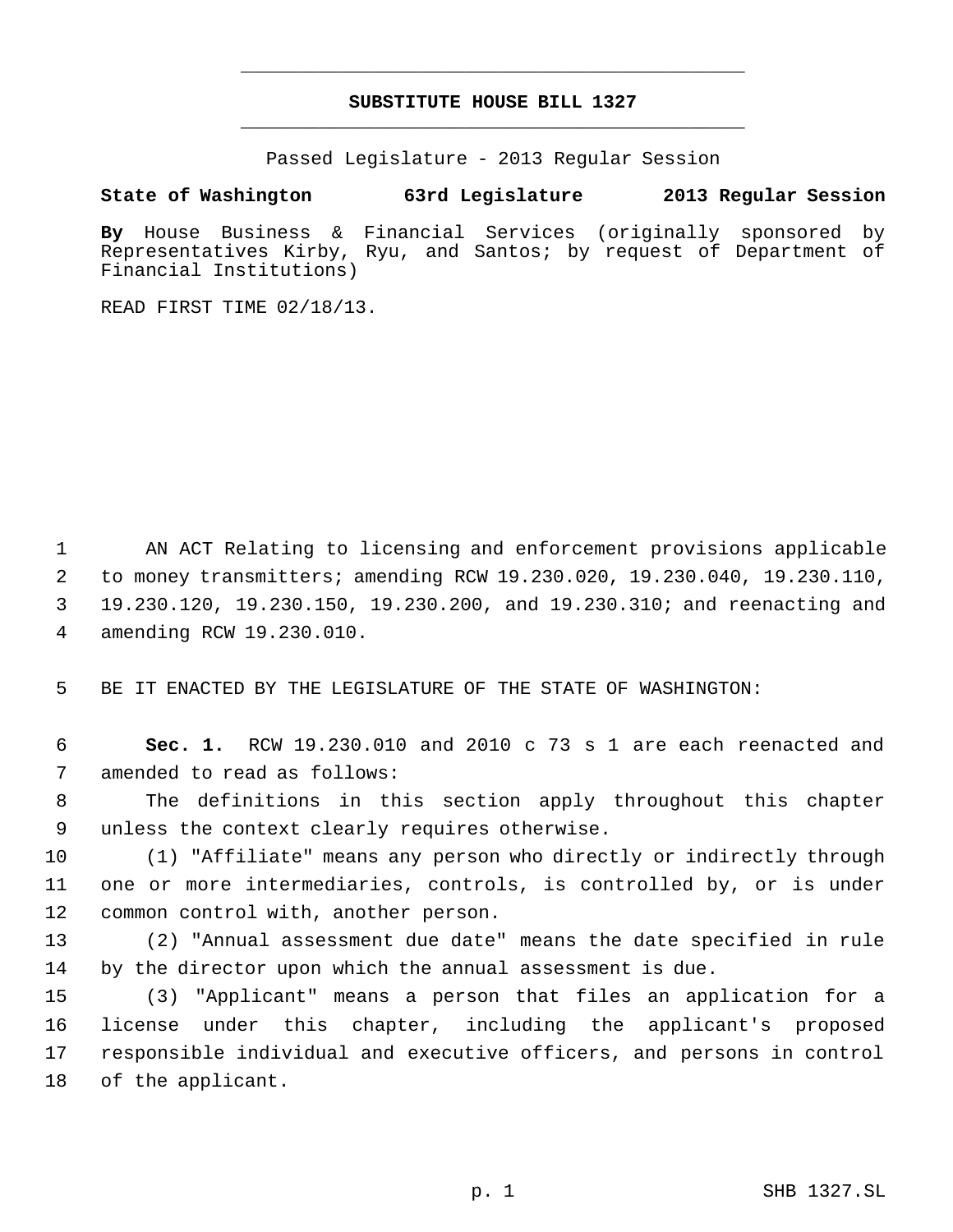(4) "Authorized delegate" means a person a licensee designates to provide money services on behalf of the licensee. A person that is exempt from licensing under this chapter cannot have an authorized delegate.

 (5) "Board director" means a member of the applicant's or licensee's board of directors if the applicant is a corporation or limited liability company, or a partner if the applicant or licensee is a partnership.

9 (6) "Closed loop stored value ((device))" means ((a)) stored value 10 ((device)), when that value or credit is primarily intended to be redeemed for a limited universe of goods, intangibles, services, or other items provided by the issuer of the stored value, its affiliates, or others involved in transactions functionally related to the issuer or its affiliates.

(7) "Control" means:

 (a) Ownership of, or the power to vote, directly or indirectly, at least twenty-five percent of a class of voting securities or voting interests of a licensee or applicant, or person in control of a licensee or applicant;

 (b) Power to elect a majority of executive officers, managers, directors, trustees, or other persons exercising managerial authority of a licensee or applicant, or person in control of a licensee or applicant; or

 (c) Power to exercise directly or indirectly, a controlling influence over the management or policies of a licensee or applicant, or person in control of a licensee or applicant.

 (8) "Currency exchange" means exchanging the money of one government for money of another government, or holding oneself out as able to exchange the money of one government for money of another government. The following persons are not considered currency exchangers:

 (a) Affiliated businesses that engage in currency exchange for a business purpose other than currency exchange;

 (b) A person who provides currency exchange services for a person acting primarily for a business, commercial, agricultural, or investment purpose when the currency exchange is incidental to the transaction;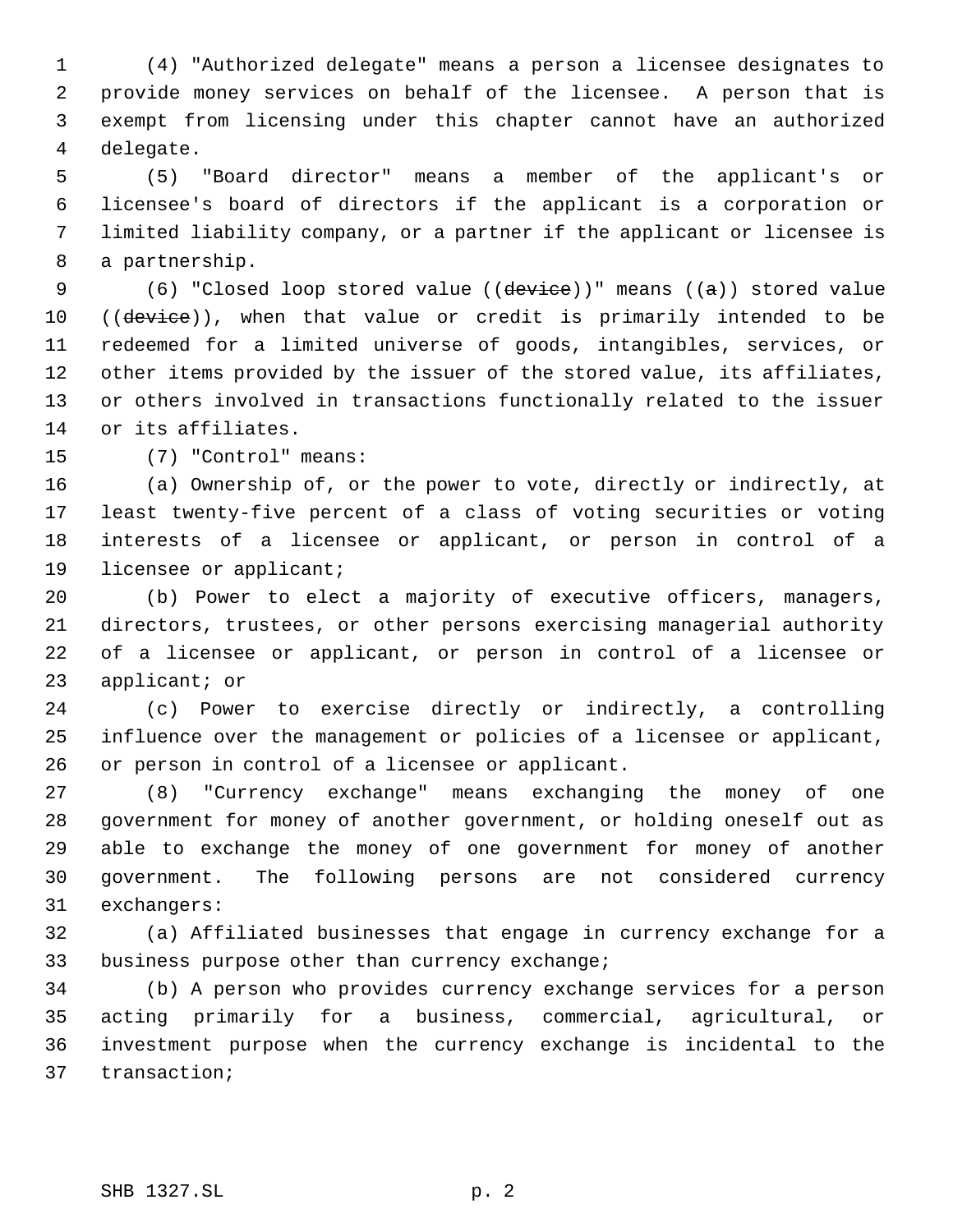(c) A person who deals in coins or a person who deals in money whose value is primarily determined because it is rare, old, or collectible; and

 (d) A person who in the regular course of business chooses to accept from a customer the currency of a country other than the United States in order to complete the sale of a good or service other than currency exchange, that may include cash back to the customer, and does not otherwise trade in currencies or transmit money for compensation or gain.

 (9) "Currency exchanger" means a person that is engaged in currency exchange.

(10) "Director" means the director of financial institutions.

 (11) "Executive officer" means a president, chairperson of the executive committee, chief financial officer, responsible individual, or other individual who performs similar functions.

 (12) "Financial institution" means any person doing business under the laws of any state or the United States relating to commercial banks, bank holding companies, savings banks, savings and loan associations, trust companies, or credit unions.

(13) "Licensee" means a person licensed under this chapter.

 (14) "Material litigation" means litigation that according to generally accepted accounting principles is significant to an applicant's or a licensee's financial health and would be required to be disclosed in the applicant's or licensee's annual audited financial statements, report to shareholders, or similar records.

 (15) "Mobile location" means a vehicle or movable facility where money services are provided.

 (16) "Money" means a medium of exchange that is authorized or adopted by the United States or a foreign government or other recognized medium of exchange. "Money" includes a monetary unit of account established by an intergovernmental organization or by agreement between two or more governments.

 (17) "Money services" means money transmission or currency exchange.

 (18) "Money transmission" means receiving money or its equivalent value to transmit, deliver, or instruct to be delivered the money or its equivalent value to another location, inside or outside the United States, by any means including but not limited to by wire, facsimile,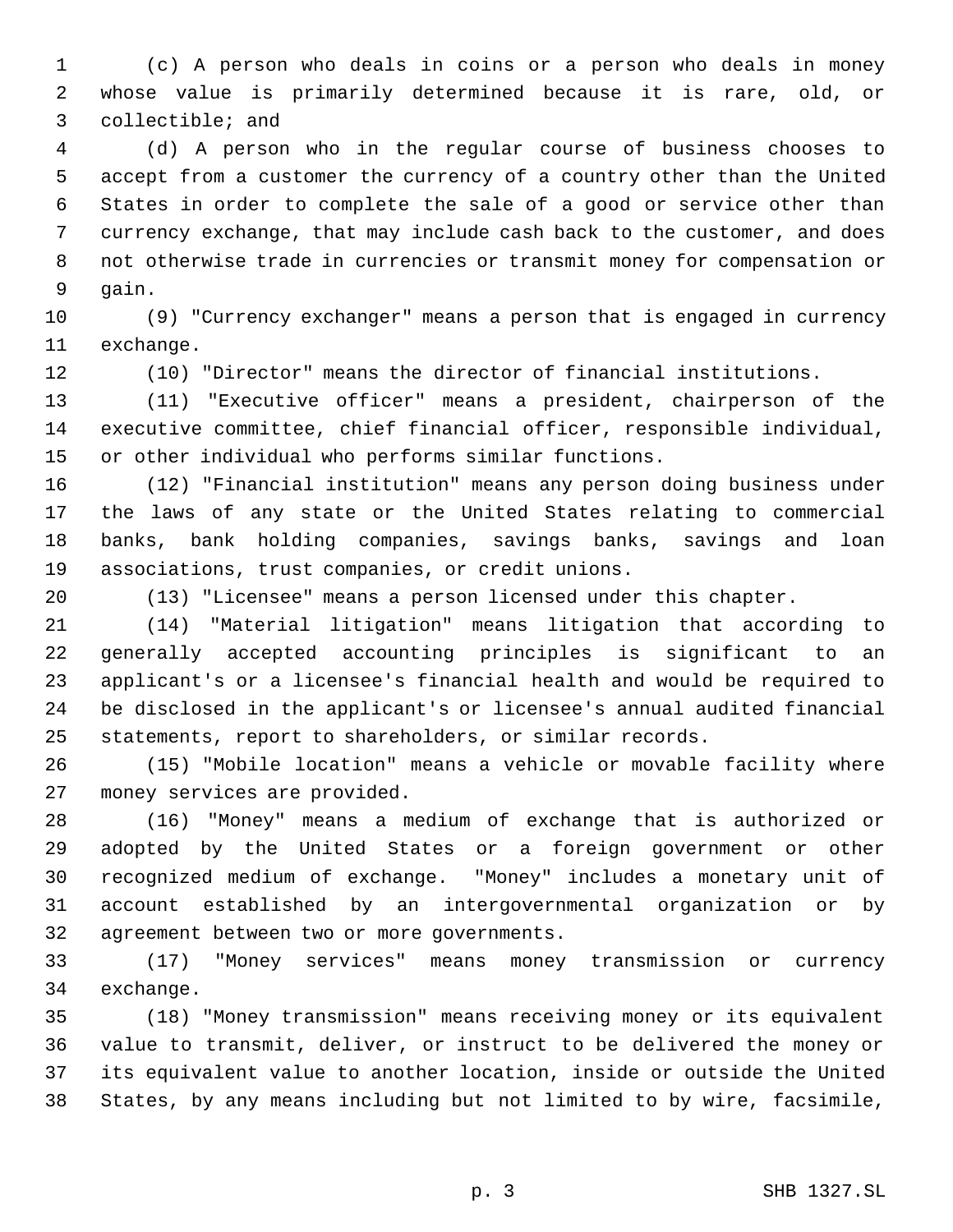or electronic transfer. "Money transmission" does not include the provision solely of connection services to the internet, telecommunications services, or network access. "Money transmission" includes selling, issuing, or acting as an intermediary for open loop 5 stored value ((devices)) and payment instruments, but not closed loop 6 stored value ((devices)).

 (19) "Money transmitter" means a person that is engaged in money transmission.

9 (20) "Open loop stored value ((device))" means ((a)) stored value 10 ((device)) redeemable at multiple, unaffiliated merchants or service providers, or automated teller machines.

 (21) "Outstanding money transmission" means the value of all money transmissions reported to the licensee for which the money transmitter has received money or its equivalent value from the customer for transmission, but has not yet completed the money transmission by delivering the money or monetary value to the person designated by the customer.

 (22) "Payment instrument" means a check, draft, money order, or traveler's check for the transmission or payment of money or its equivalent value, whether or not negotiable. "Payment instrument" does not include a credit card voucher, letter of credit, or instrument that is redeemable by the issuer in goods or services.

 (23) "Person" means an individual, corporation, business trust, estate, trust, partnership, limited liability company, association, joint venture; government, governmental subdivision, agency, or instrumentality; public corporation; or any other legal or commercial entity.

 (24) "Record" means information that is inscribed on a tangible medium, or that is stored in an electronic or other medium, and is retrievable in perceivable form.

 (25) "Responsible individual" means an individual who is employed by a licensee and has principal managerial authority over the provision of money services by the licensee in this state.

 (26) "State" means a state of the United States, the District of Columbia, Puerto Rico, the United States Virgin Islands, or any territory or insular possession subject to the jurisdiction of the United States.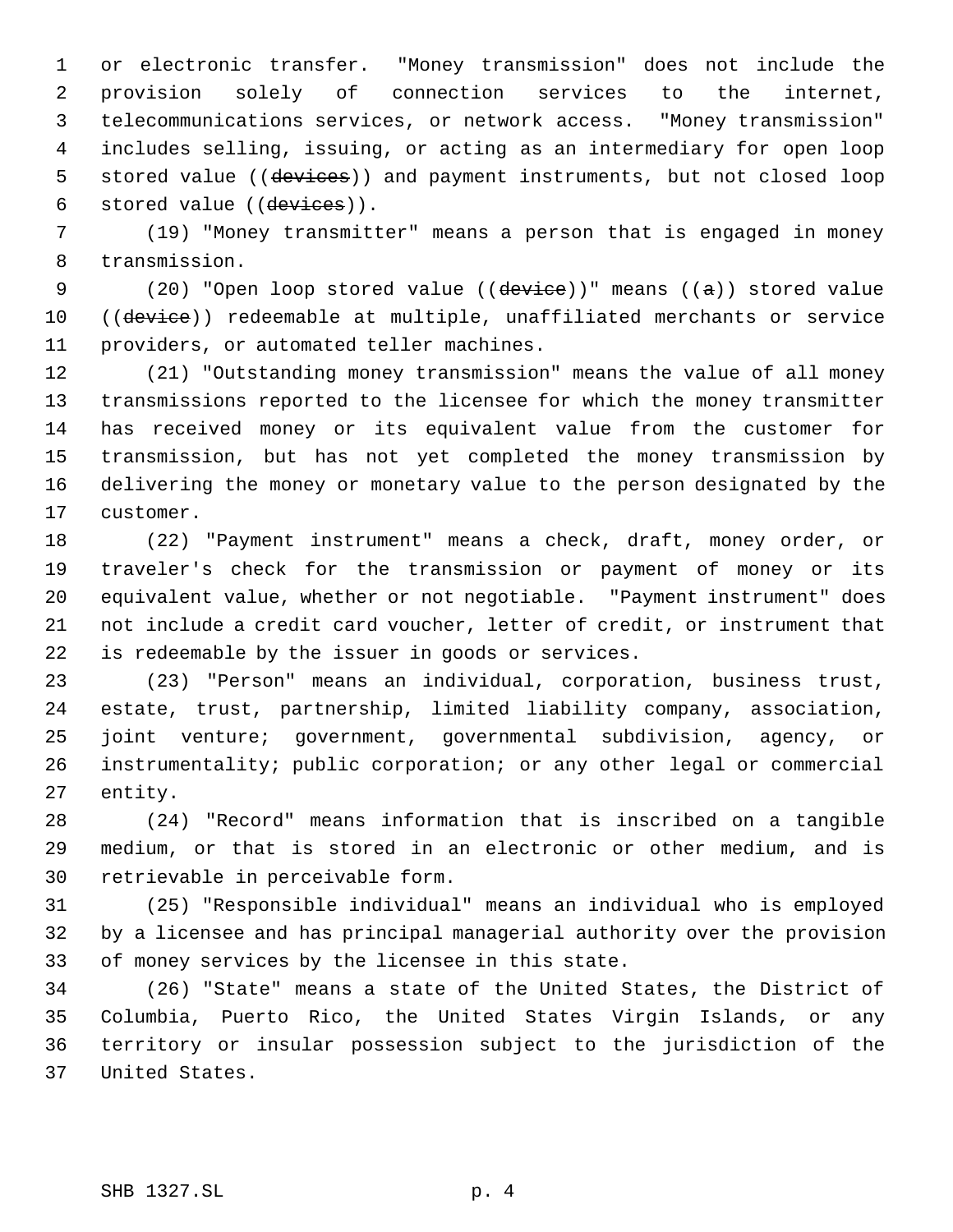1 (27) "Stored value ((device))" means a card or other device that electronically stores or provides access to funds and is available for making payments to others.

 (28) "Tangible net worth" means the physical worth of a licensee, calculated by taking a licensee's assets and subtracting its liabilities and its intangible assets, such as copyrights, patents, intellectual property, and goodwill.

 (29) "Unsafe or unsound practice" means a practice or conduct by a person licensed to provide money services, or an authorized delegate of such a person, which creates the likelihood of material loss, insolvency, or dissipation of the licensee's assets, or otherwise materially prejudices the financial condition of the licensee or the interests of its customers.

 **Sec. 2.** RCW 19.230.020 and 2010 c 73 s 2 are each amended to read as follows:

This chapter does not apply to:

 (1) The United States or a department, agency, or instrumentality thereof;

 (2) Money transmission by the United States postal service or by a contractor on behalf of the United States postal service;

 (3) A state, county, city, or a department, agency, or 22 instrumentality thereof;

 (4) A financial institution or its subsidiaries, affiliates, and service corporations, or any office of an international banking corporation, branch of a foreign bank, or corporation organized pursuant to the Bank Service Corporation Act (12 U.S.C. Sec. 1861-1867) 27 or a corporation organized under the Edge Act (12 U.S.C. Sec. 611-633);

 (5) Electronic funds transfer of governmental benefits for a federal, state, county, or governmental agency by a contractor on behalf of the United States or a department, agency, or instrumentality thereof, or a state or governmental subdivision, agency, or instrumentality thereof;

 (6) A board of trade designated as a contract market under the federal Commodity Exchange Act (7 U.S.C. Sec. 1-25) or a person that, in the ordinary course of business, provides clearance and settlement services for a board of trade to the extent of its operation as, or for, a board of trade;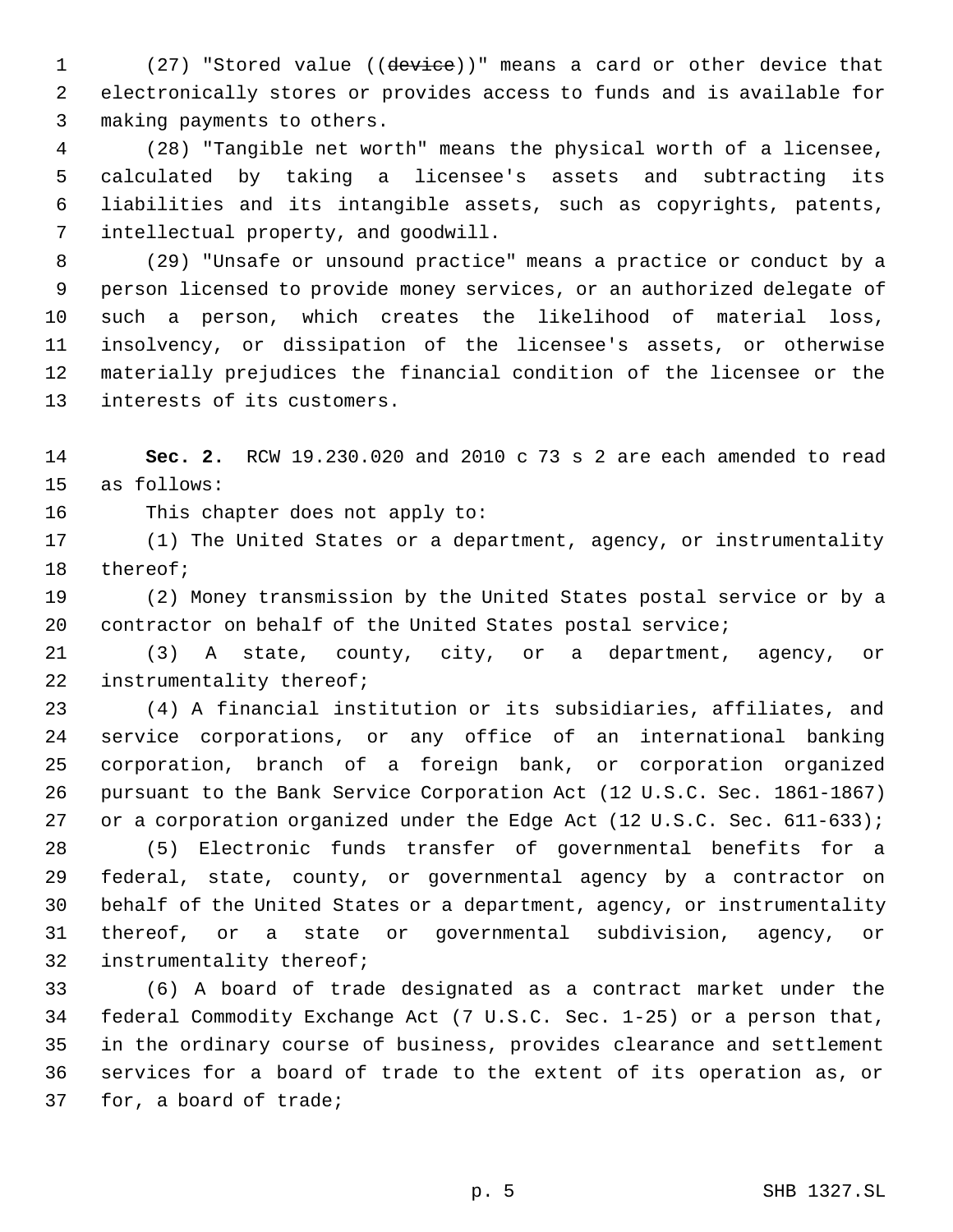(7) A registered futures commission merchant under the federal 2 commodities laws to the extent of its operation as such a merchant;

 (8) A person that provides clearance or settlement services under a registration as a clearing agency, or an exemption from that registration granted under the federal securities laws, to the extent of its operation as such a provider;

 (9) An operator of a payment system only to the extent that it provides processing, clearing, or settlement services, between or among persons who are all excluded by this section, in connection with wire transfers, credit card transactions, debit card transactions, stored- value transactions, automated clearinghouse transfers, or similar funds transfers;

 (10) A person registered as a securities broker-dealer or investment advisor under federal or state securities laws to the extent of its operation as such a broker-dealer or investment advisor;

 (11) An insurance company, title insurance company, or escrow agent to the extent that such an entity is lawfully authorized to conduct business in this state as an insurance company, title insurance company, or escrow agent and to the extent that they engage in money transmission or currency exchange as an ancillary service when conducting insurance, title insurance, or escrow activity;

 (12) The issuance, sale, use, redemption, or exchange of closed 23 loop stored value ((devices)) or of payment instruments by a person licensed under chapter 31.45 RCW;

 (13) An attorney, to the extent that the attorney is lawfully authorized to practice law in this state and to the extent that the attorney engages in money transmission or currency exchange as an ancillary service to the practice of law; or

29 (14) A stored value ((device)) seller or issuer when the funds ((on 30 the device)) are covered by federal deposit insurance immediately upon sale or issue.

 The director may, at his or her discretion, waive applicability of the licensing provisions of this chapter when the director determines it necessary to facilitate commerce and protect consumers. The director may adopt rules to implement this section.

 **Sec. 3.** RCW 19.230.040 and 2003 c 287 s 6 are each amended to read as follows: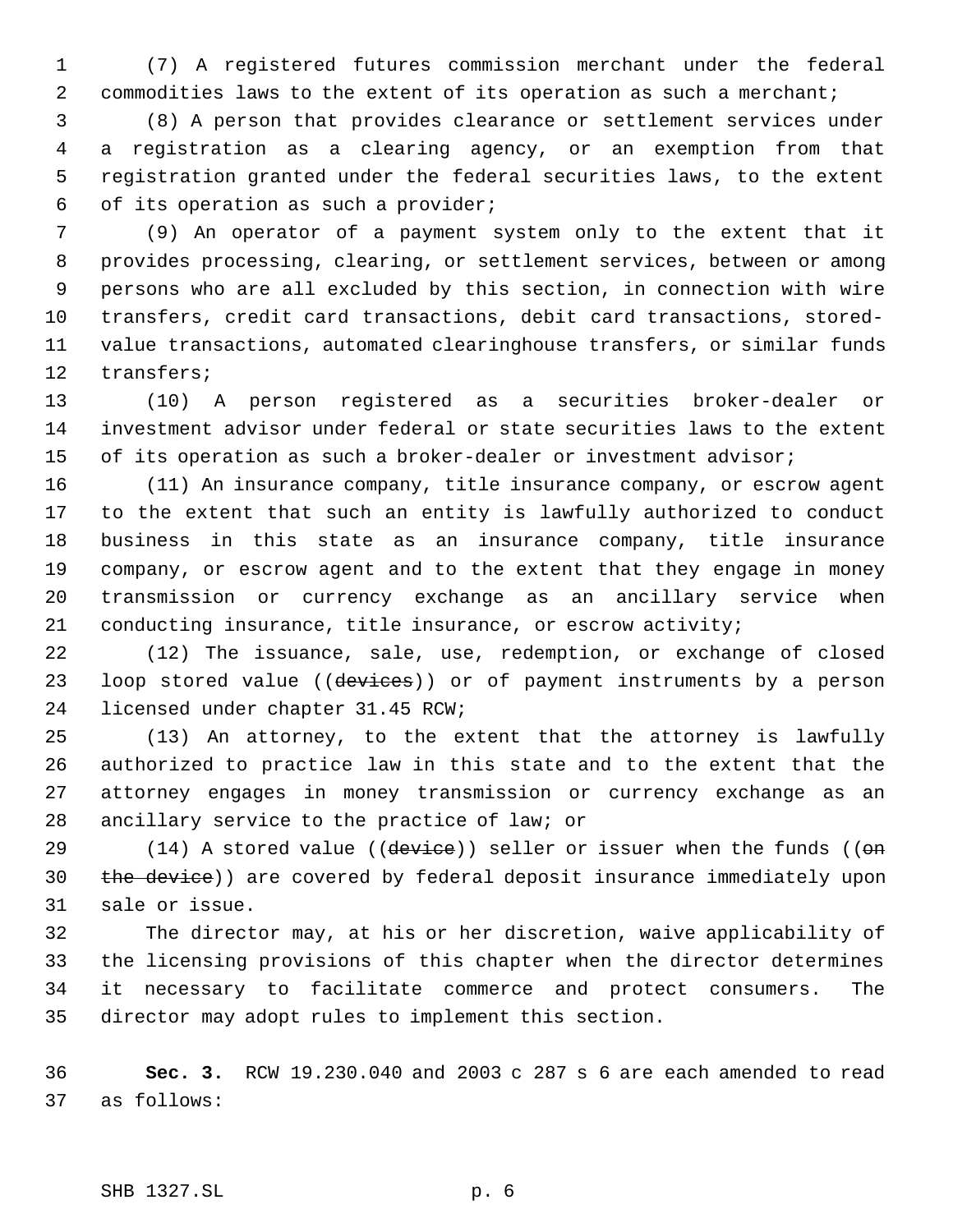(1) A person applying for a money transmitter license under this chapter shall do so in a form and in a medium prescribed in rule by the director. The application must state or contain:

 (a) The legal name, business addresses, and residential address, if applicable, of the applicant and any fictitious or trade name used by the applicant in conducting its business;

 (b) The legal name, residential and business addresses, date of birth, social security number, employment history for the five-year period preceding the submission of the application of the applicant's proposed responsible individual, and documentation that the proposed responsible individual is a citizen of the United States or has obtained legal immigration status to work in the United States. In addition, the applicant shall provide the fingerprints of the proposed responsible individual upon the request of the director;

 (c) For the ten-year period preceding submission of the application, a list of any criminal convictions of the proposed responsible individual of the applicant, any material litigation in which the applicant has been involved, and any litigation involving the proposed responsible individual relating to the provision of money services;

 (d) A description of any money services previously provided by the applicant and the money services that the applicant seeks to provide 23 ((in this state)) to persons in Washington state;

 (e) A list of the applicant's proposed authorized delegates and the 25 locations ( $(in-this - state)$ ) where the applicant and its authorized 26 delegates ((propose to)) will engage in the provision of money services to persons in Washington state on behalf of the licensee;

 (f) A list of other states in which the applicant is licensed to engage in money transmission, or provide other money services, and any license revocations, suspensions, restrictions, or other disciplinary action taken against the applicant in another state;

 (g) A list of any license revocations, suspensions, restrictions, or other disciplinary action taken against any money services business involving the proposed responsible individual;

 (h) Information concerning any bankruptcy or receivership proceedings involving or affecting the applicant or the proposed responsible individual;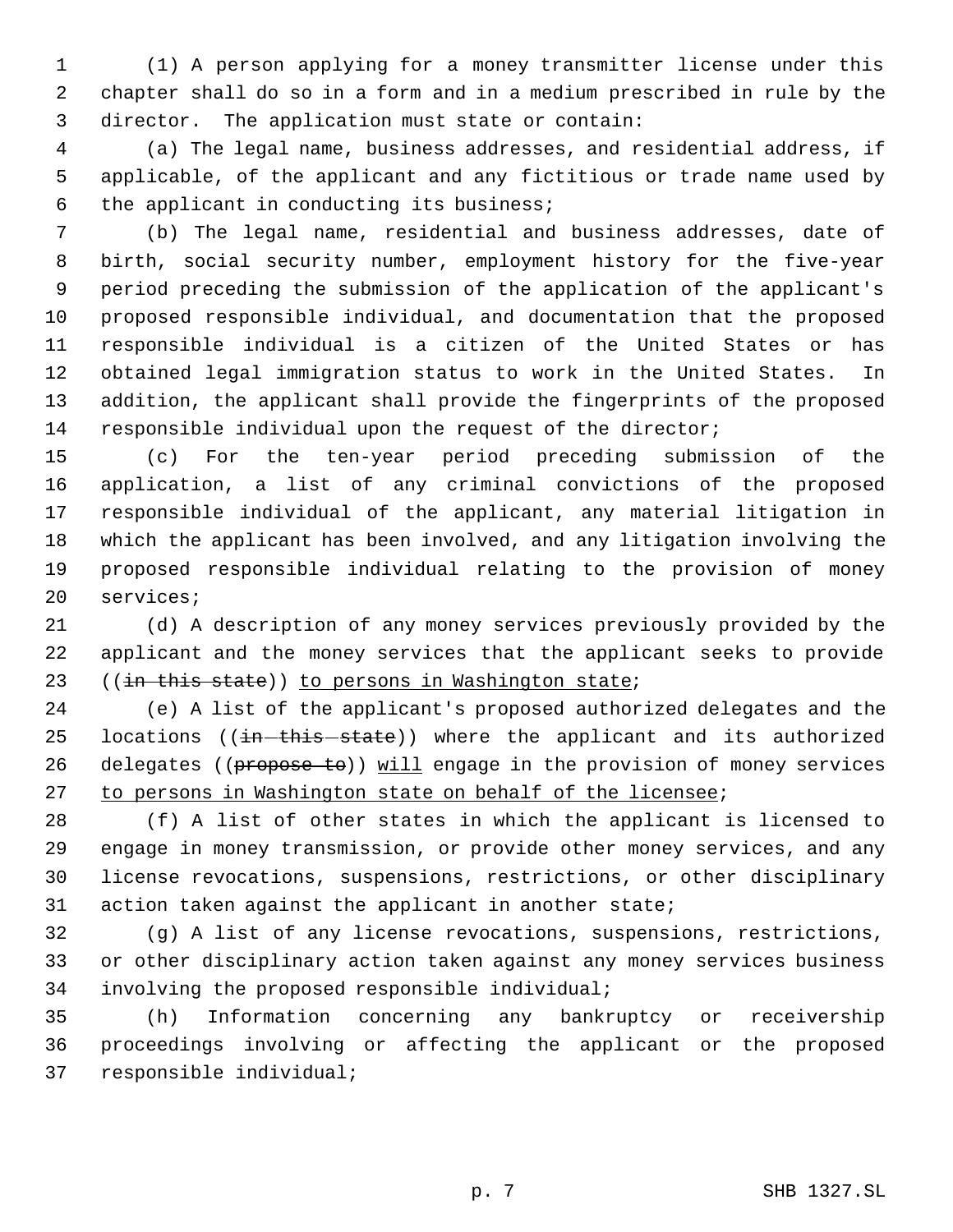(i) A sample form of contract for authorized delegates, if applicable;

 (j) A description of the source of money and credit to be used by 4 the applicant to provide money services; and

 (k) Any other information regarding the background, experience, character, financial responsibility, and general fitness of the applicant, the applicant's responsible individual, or authorized delegates that the director may require in rule.

 (2) If an applicant is a corporation, limited liability company, partnership, or other entity, the applicant shall also provide:

 (a) The date of the applicant's incorporation or formation and 12 state or country of incorporation or formation;

 (b) If applicable, a certificate of good standing from the state or 14 country in which the applicant is incorporated or formed;

 (c) A brief description of the structure or organization of the applicant, including any parent or subsidiary of the applicant, and 17 whether any parent or subsidiary is publicly traded;

 (d) The legal name, any fictitious or trade name, all business and residential addresses, date of birth, social security number, and employment history in the ten-year period preceding the submission of the application for each executive officer, board director, or person 22 that has control of the applicant;

 (e) If the applicant or its corporate parent is not a publicly traded entity, the director may request the fingerprints of each executive officer, board director, or person that has control of the applicant;

 (f) A list of any criminal convictions, material litigation, and any litigation related to the provision of money services, in the ten- year period preceding the submission of the application in which any executive officer, board director, or person in control of the applicant has been involved;

 (g) A copy of the applicant's audited financial statements for the most recent fiscal year or, if the applicant is a wholly owned subsidiary of another corporation, the most recent audited consolidated annual financial statement of the parent corporation or the applicant's most recent audited consolidated annual financial statement, and in each case, if available, for the two-year period preceding the submission of the application;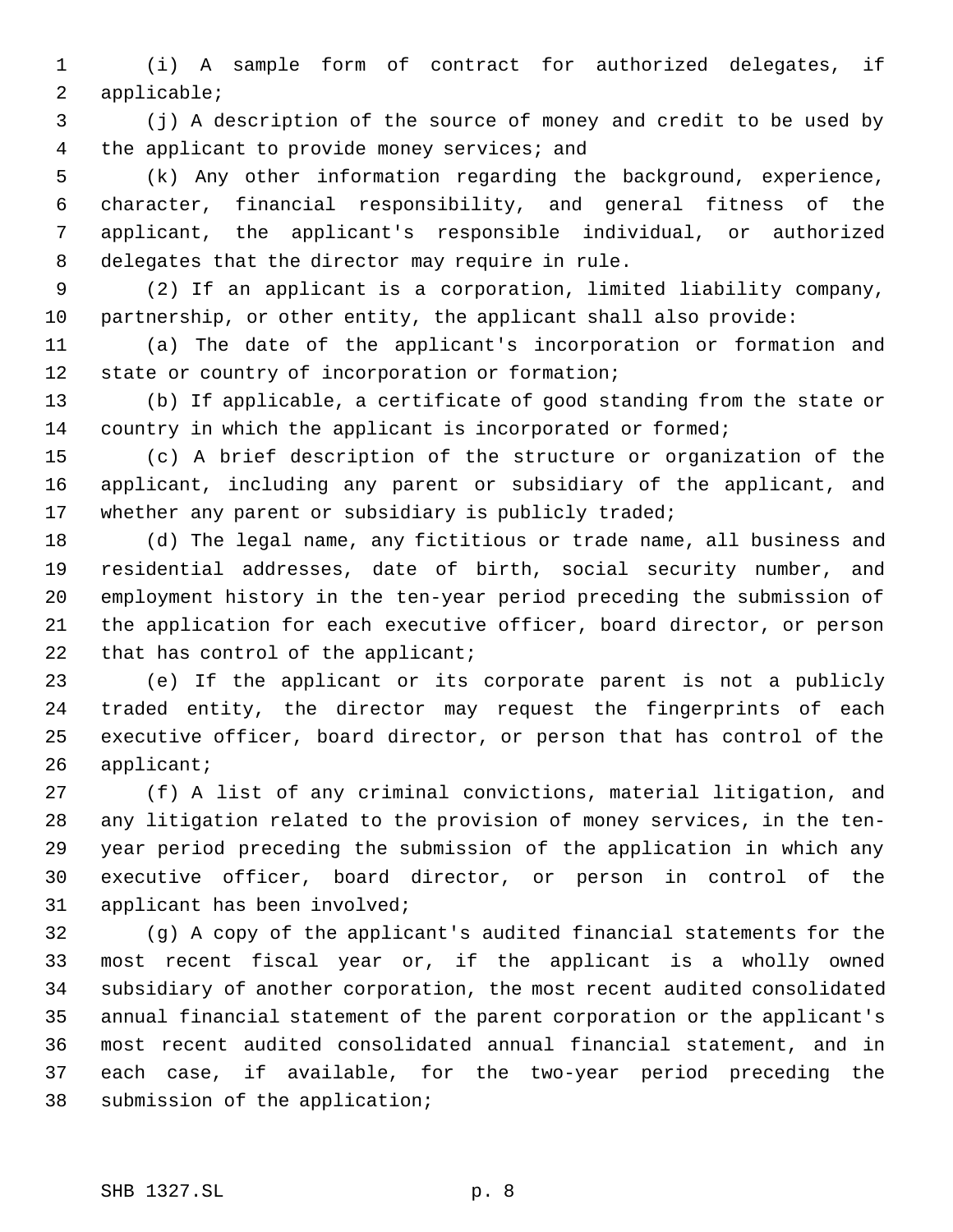(h) A copy of the applicant's unconsolidated financial statements for the current fiscal year, whether audited or not, and, if available, for the two-year period preceding the submission of the application;

 (i) If the applicant is publicly traded, a copy of the most recent report filed with the United States securities and exchange commission under section 13 of the federal Securities Exchange Act of 1934 (15 U.S.C. Sec. 78m);

(j) If the applicant is a wholly owned subsidiary of:

 (i) A corporation publicly traded in the United States, a copy of audited financial statements for the parent corporation for the most recent fiscal year or a copy of the parent corporation's most recent report filed under section 13 of the federal Securities Exchange Act of 1934 (15 U.S.C. Sec. 78m); or

 (ii) A corporation publicly traded outside the United States, a copy of similar documentation filed with the regulator of the parent corporation's domicile outside the United States;

 (k) If the applicant has a registered agent in this state, the name 18 and address of the applicant's registered agent in this state; and

 (l) Any other information that the director may require in rule regarding the applicant, each executive officer, or each board director to determine the applicant's background, experience, character, financial responsibility, and general fitness.

 (3) A nonrefundable application fee and an initial license fee, as determined in rule by the director, must accompany an application for a license under this chapter. The initial license fee must be refunded if the application is denied.

 (4) As part of or in connection with an application for any license 28 under this section, or periodically upon license renewal, each officer, director, and owner applicant shall furnish information concerning his 30 or her identity, including fingerprints for submission to the Washington state patrol or the federal bureau of investigation for a state and national criminal history background check, personal history, 33 experience, business record, purposes, and other pertinent facts, as 34 the director may reasonably require. As part of or in connection with an application for a license under this chapter, or periodically upon license renewal, the director is authorized to receive criminal history 37 record information that includes nonconviction data as defined in RCW 10.97.030. The department may only disseminate nonconviction data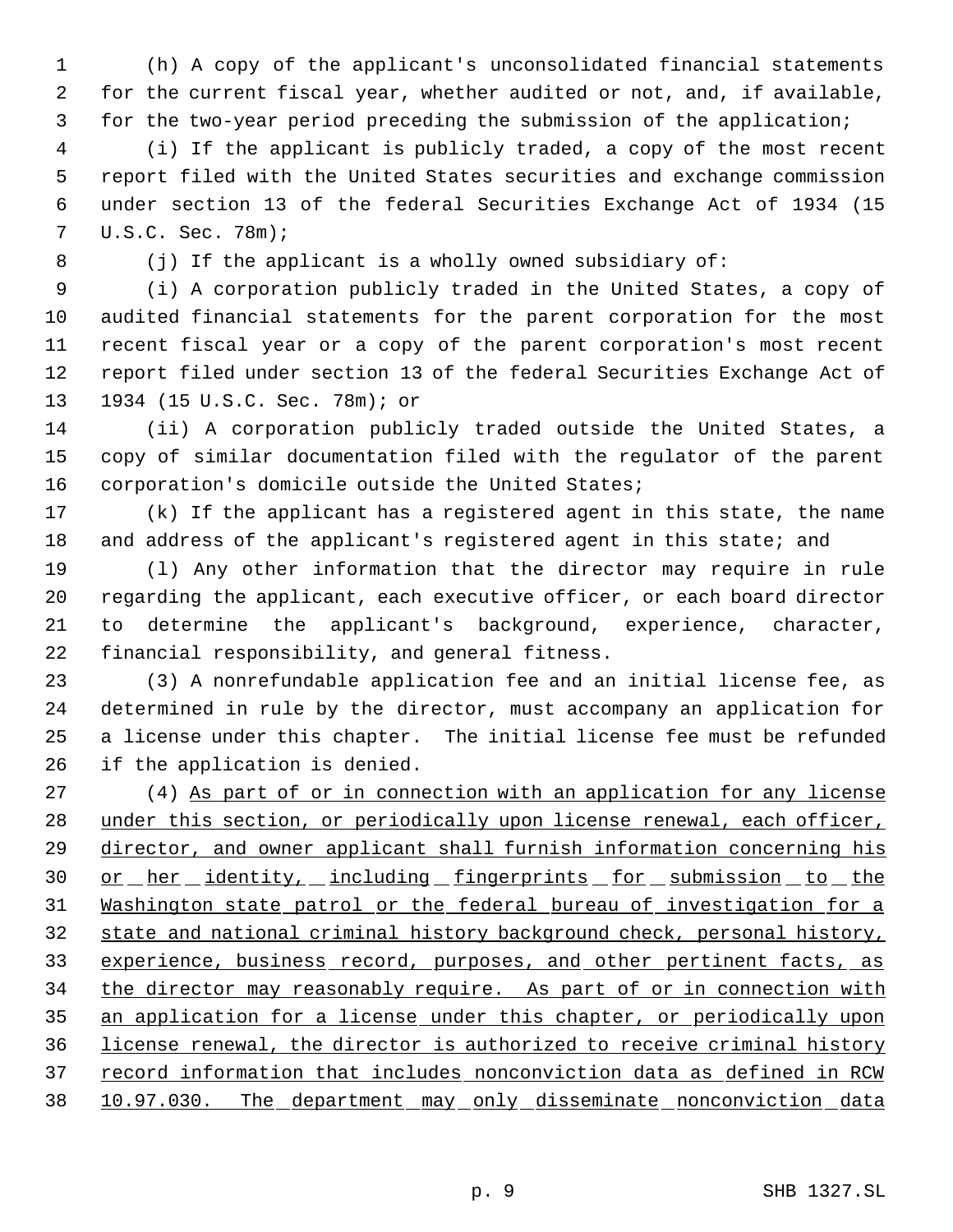1 obtained under this section to criminal justice agencies. This section 2 does not apply to financial institutions regulated under chapters 31.12 3 and 31.13 RCW and Titles 30, 32, and 33 RCW. The requirements of this 4 subsection do not apply when the applicant or its corporate parents are 5 publicly traded entities.

 (5) The director may waive one or more requirements (( $\theta$ f subsection 7  $(1)$  or  $(2)$ )) of this section or permit an applicant to submit other information in lieu of the required information.

 **Sec. 4.** RCW 19.230.110 and 2010 c 73 s 6 are each amended to read as follows:

 (1) A licensee shall pay an annual assessment as established in rule by the director no later than the annual assessment due date or, if the annual assessment due date is not a business day, on the next business day. A licensee shall pay an annual assessment based on the 15 previous year's Washington dollar volume of: (a) Money transmissions; (b) payment instruments; (c) currency exchanges; and (d) stored value sales. The total minimum assessment must be one thousand dollars per year, and the maximum assessment may not exceed one hundred thousand dollars per year.

 (2) A licensee shall submit an accurate annual report with the annual assessment, in a form and in a medium prescribed by the director in rule. The annual report must state or contain:

 (a) If the licensee is a money transmitter, a copy of the licensee's most recent audited annual financial statement or, if the licensee is a wholly owned subsidiary of another corporation, the most recent audited consolidated annual financial statement of the parent corporation or the licensee's most recent audited consolidated annual financial statement;

 (b) A description of each material change, as defined in rule by the director, to information submitted by the licensee in its original license application which has not been previously reported to the director on any required report;

 (c) If the licensee is a money transmitter, a list of the licensee's permissible investments and a certification that the licensee continues to maintain permissible investments according to the requirements set forth in RCW 19.230.200 and 19.230.210;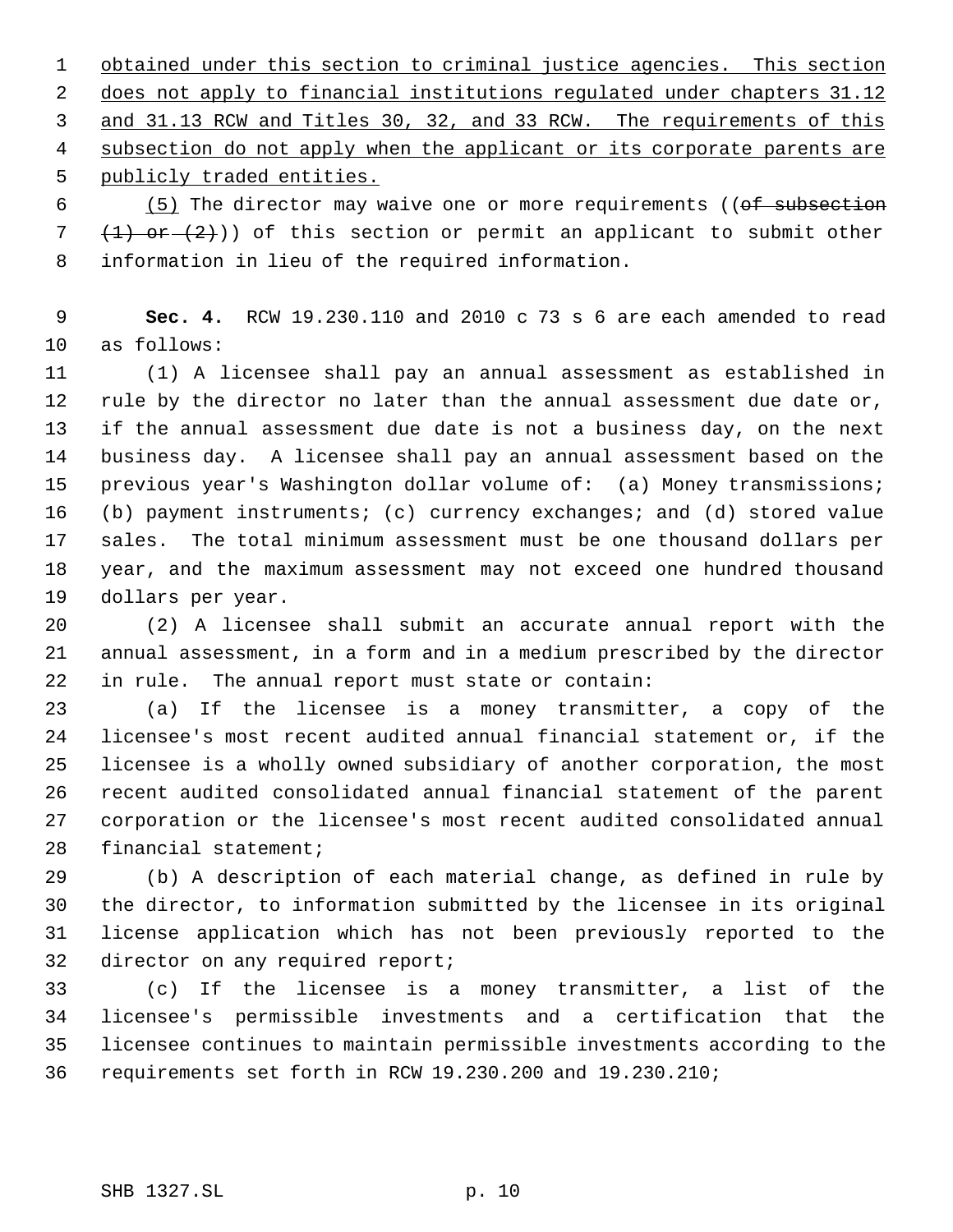(d) If the licensee is a money transmitter, proof that the licensee continues to maintain adequate security as required by RCW 19.230.050; and

 (e) A list of the locations ((in this state)) where the licensee or an authorized delegate of the licensee engages in or provides money services to persons in Washington state.

 (3) If a licensee does not file an annual report or pay its annual assessment by the annual assessment due date, the director or the director's designee shall send the licensee a notice of suspension and assess the licensee a late fee not to exceed twenty-five percent of the annual assessment as established in rule by the director. The licensee's annual report and payment of both the annual assessment and the late fee must arrive in the department's offices by 5:00 p.m. on the thirtieth day after the assessment due date or any extension of time granted by the director, unless that date is not a business day, in which case the licensee's annual report and payment of both the annual assessment and the late fee must arrive in the department's offices by 5:00 p.m. on the next occurring business day. If the licensee's annual report and payment of both the annual assessment and late fee do not arrive by such date, the expiration of the licensee's license is effective at 5:00 p.m. on the thirtieth day after the assessment due date, unless that date is not a business day, in which case the expiration of the licensee's license is effective at 5:00 p.m. on the next occurring business day. The director, or the director's designee, may reinstate the license if, within twenty days after its effective date, the licensee:

 (a) Files the annual report and pays both the annual assessment and the late fee; and

 (b) Did not engage in or provide money services during the period its license was expired.

 **Sec. 5.** RCW 19.230.120 and 2003 c 287 s 14 are each amended to read as follows:

 (1) In this section, "remit" means to make direct payments of money to a licensee or its representative authorized to receive money or to deposit money in a bank in an account specified by the licensee.

(2) A contract between a licensee and an authorized delegate must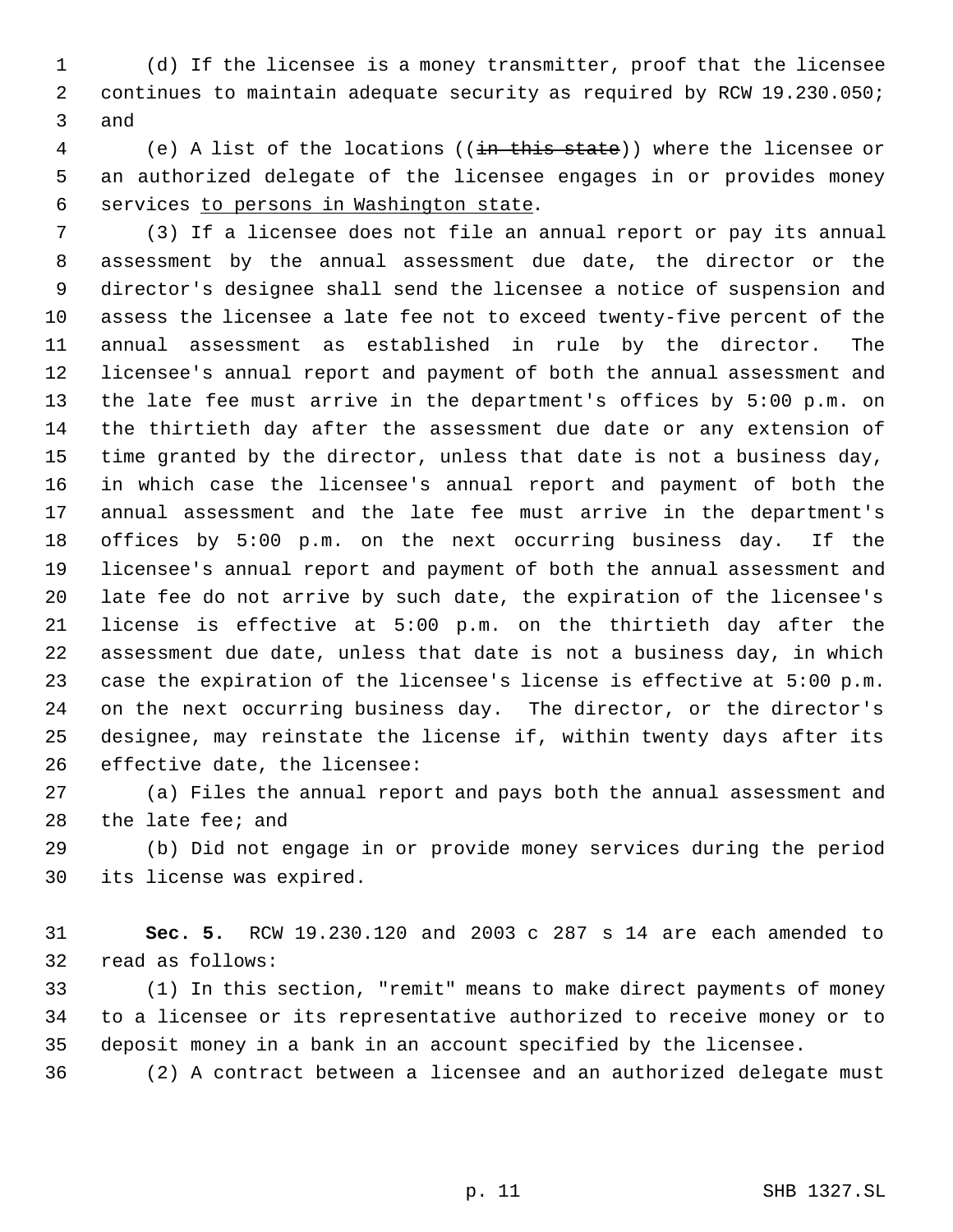require the authorized delegate to operate in full compliance with this chapter and the rules adopted under this chapter.

 (3) Neither the licensee nor an authorized delegate may authorize subdelegates.

 (4) An authorized delegate shall remit all money owing to the licensee in accordance with the terms of the contract between the licensee and the authorized delegate.

 (5) If a license is suspended or revoked or a licensee surrenders 9 its license, the director shall notify all of the licensee's authorized 10 delegates ((of the licensee)) whose names are filed with the director, 11 at the address of record with the director, of the suspension, revocation, or surrender and shall publish the name of the licensee. An authorized delegate shall immediately cease to provide money services as a delegate of the licensee upon receipt of notice, or after publication is made, that the licensee's license has been suspended, revoked, or surrendered.

 (6) An authorized delegate may not provide money services other than those allowed the licensee under its license. In addition, an authorized delegate may not provide money services outside the scope of activity permissible under the contract between the authorized delegate and the licensee, except activity in which the authorized delegate is authorized to engage under RCW 19.230.030 or 19.230.080.

 **Sec. 6.** RCW 19.230.150 and 2003 c 287 s 17 are each amended to read as follows:

 (1) A licensee shall file with the director within thirty business days any material changes in information provided in a licensee's application as prescribed in rule by the director. If this information indicates that the licensee is no longer in compliance with this chapter, the director may take any action authorized under this chapter to ensure that the licensee operates in compliance with this chapter.

 (2) A licensee shall file with the director within forty-five days after the end of each fiscal quarter a current list of all authorized 33 delegates ((and locations in this state where the licensee, or an authorized delegate of the licensee, provides money services, including mobile locations. The licensee shall state the name and street address 36 of each location and authorized delegate operating at the location)) including the name, address, and e-mail address, if available, of each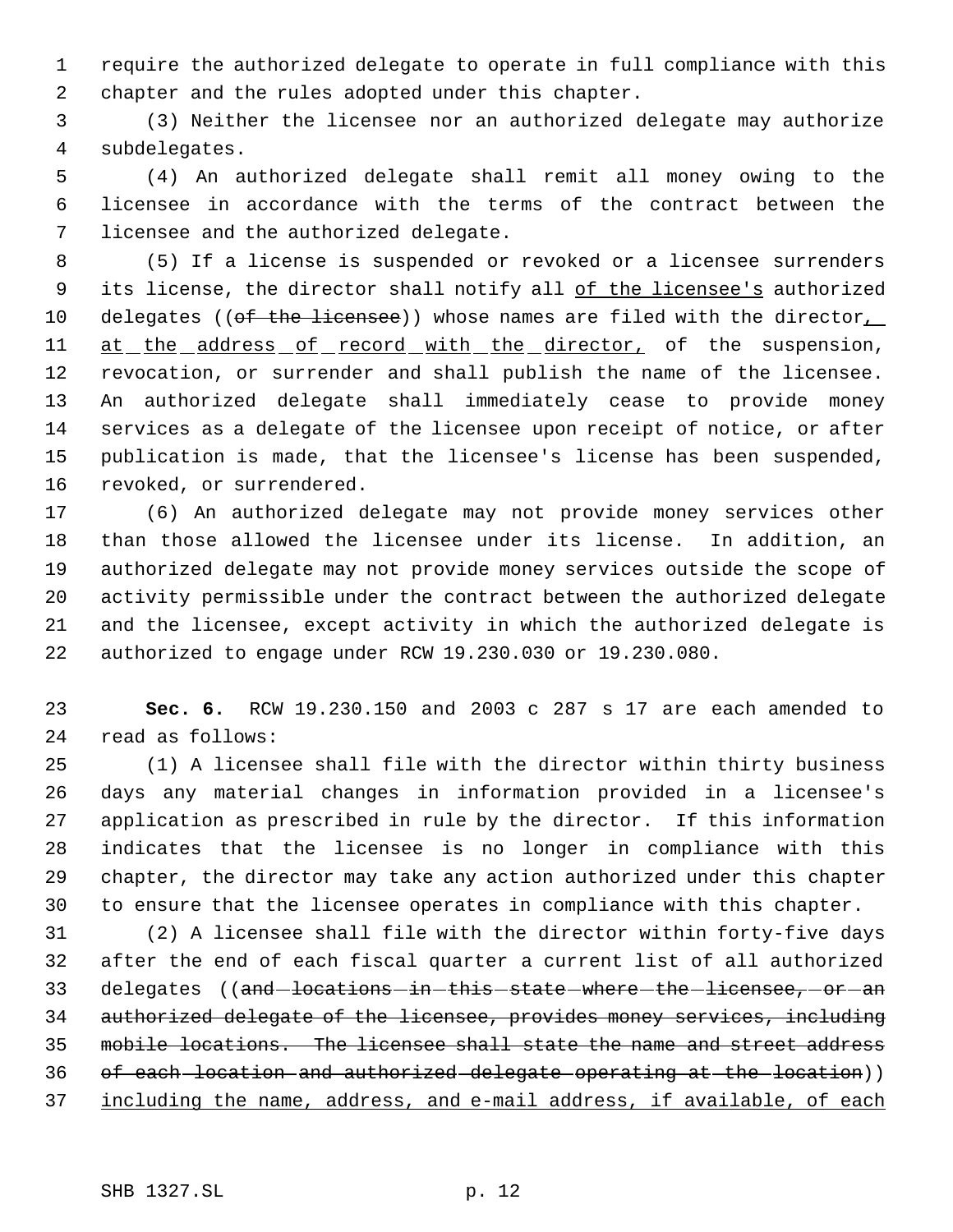authorized delegate providing money services to persons in Washington. 2 The licensee shall also file with the director within forty-five days 3 after the end of each fiscal quarter a current list of all licensee locations providing money services to persons in Washington, including mobile locations, which includes the address, and e-mail address if available, of the licensee.

 (3) A licensee shall file a report with the director within one business day after the licensee has reason to know of the occurrence of any of the following events:

 (a) The filing of a petition by or against the licensee, or any authorized delegate of the licensee, under the United States Bankruptcy Code (11 U.S.C. Sec. 101-110) for bankruptcy or reorganization;

 (b) The filing of a petition by or against the licensee, or any authorized delegate of the licensee, for receivership, the commencement of any other judicial or administrative proceeding for its dissolution or reorganization, or the making of a general assignment for the benefit of its creditors;

 (c) The commencement of a proceeding to revoke, suspend, restrict, or condition its license, or otherwise discipline or sanction the licensee, in a state or country in which the licensee engages in business or is licensed;

 (d) The cancellation or other impairment of the licensee's bond or other security;

 (e) A charge or conviction of the licensee or of an executive officer, responsible individual, board director of the licensee, or person in control of the licensee, for a felony; or

(f) A charge or conviction of an authorized delegate for a felony.

 **Sec. 7.** RCW 19.230.200 and 2010 c 73 s 9 are each amended to read as follows:

 $(1)(a)$  A money transmitter licensee shall maintain, at all times, permissible investments that have a market value computed in accordance with generally accepted accounting principles of not less than the amount of the licensee's average outstanding money transmission liability.

 (b) For the purposes of this section, average outstanding money transmission liability means the sum of the daily amounts of a